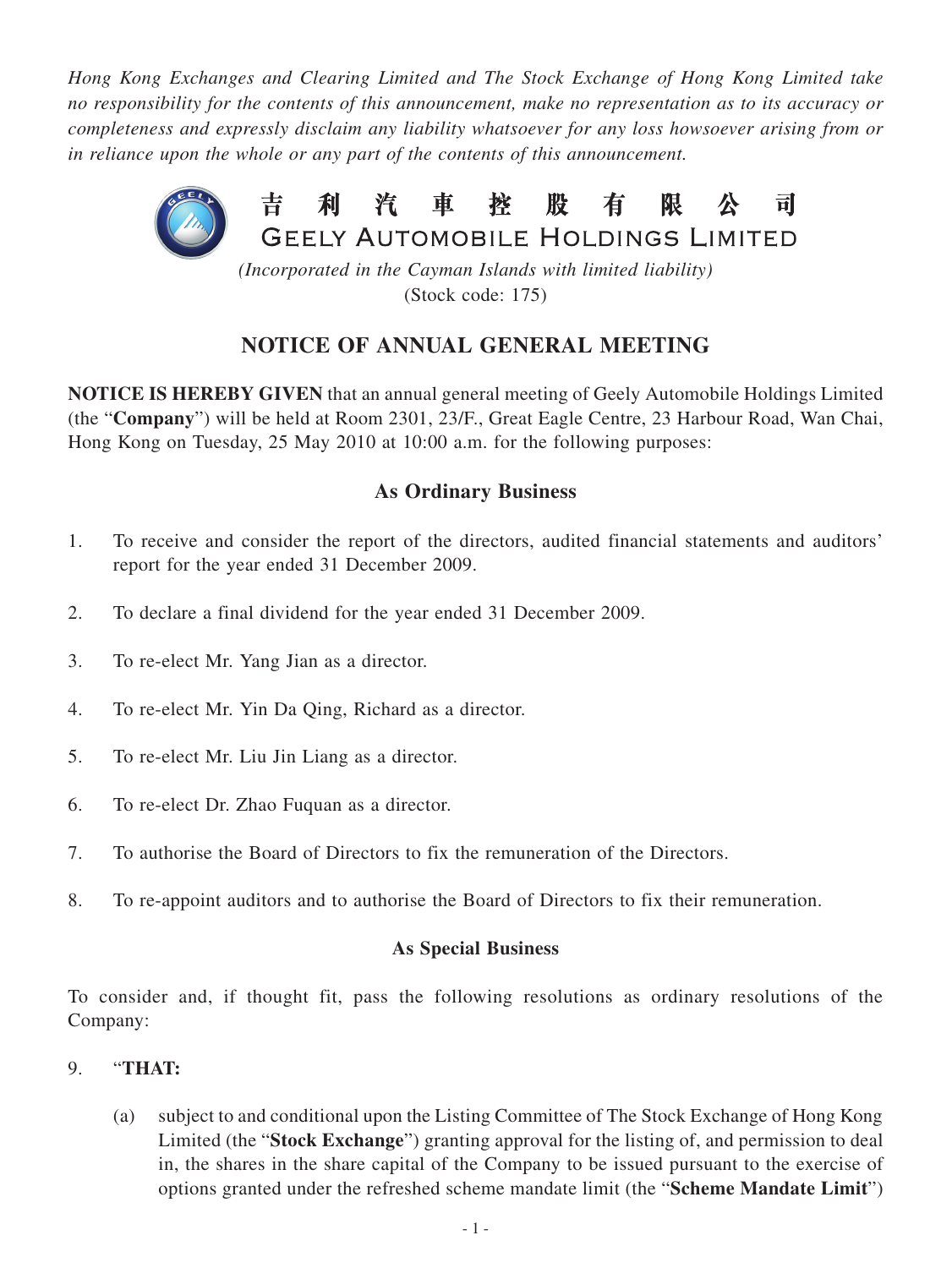under the share option scheme of the Company adopted on 31 May 2002, the refreshment of the Scheme Mandate Limit to up to 10% of the shares of the Company in issue as at the date of passing this resolution be and is hereby approved; and

(b) the Directors be and are hereby authorised to do all such acts and things and execute all such documents, including under seal where applicable, as they consider necessary or expedient to give effect to the foregoing arrangement."

### 10. "**THAT**:

- (a) subject to paragraph (c) below, the exercise by the directors of the Company during the Relevant Period (as hereinafter defined) of all the powers of the Company to repurchase issued shares of HK\$0.02 each in the capital of the Company, subject to and in accordance with all applicable laws and the requirements of the Rules Governing the Listing of Securities on The Stock Exchange of Hong Kong Limited as amended from time to time, be and is hereby generally and unconditionally approved;
- (b) the approval in paragraph (a) shall be in addition to any other authorisation given to the directors of the Company and shall authorise the directors on behalf of the Company during the Relevant Period to procure the Company to repurchase its shares at a price determined by the directors;
- (c) the aggregate nominal amount of issued shares of the Company which may be repurchased by the Company pursuant to the approval in paragraph (a) shall not exceed 10 % of the aggregate nominal amount of the share capital of the Company in issue as at the date of passing of this resolution and the said approval shall be limited accordingly; and
- (d) for the purposes of this resolution:

"**Relevant Period**" means the period from the passing of this resolution until whichever is the earliest of:

- (i) the conclusion of the next annual general meeting of the Company;
- (ii) the expiration of the period within which the next annual general meeting of the Company is required by any applicable laws or the Company's Articles of Association to be held; or
- (iii) the date upon which the authority set out in this resolution is revoked or varied by ordinary resolution of the shareholders in general meeting.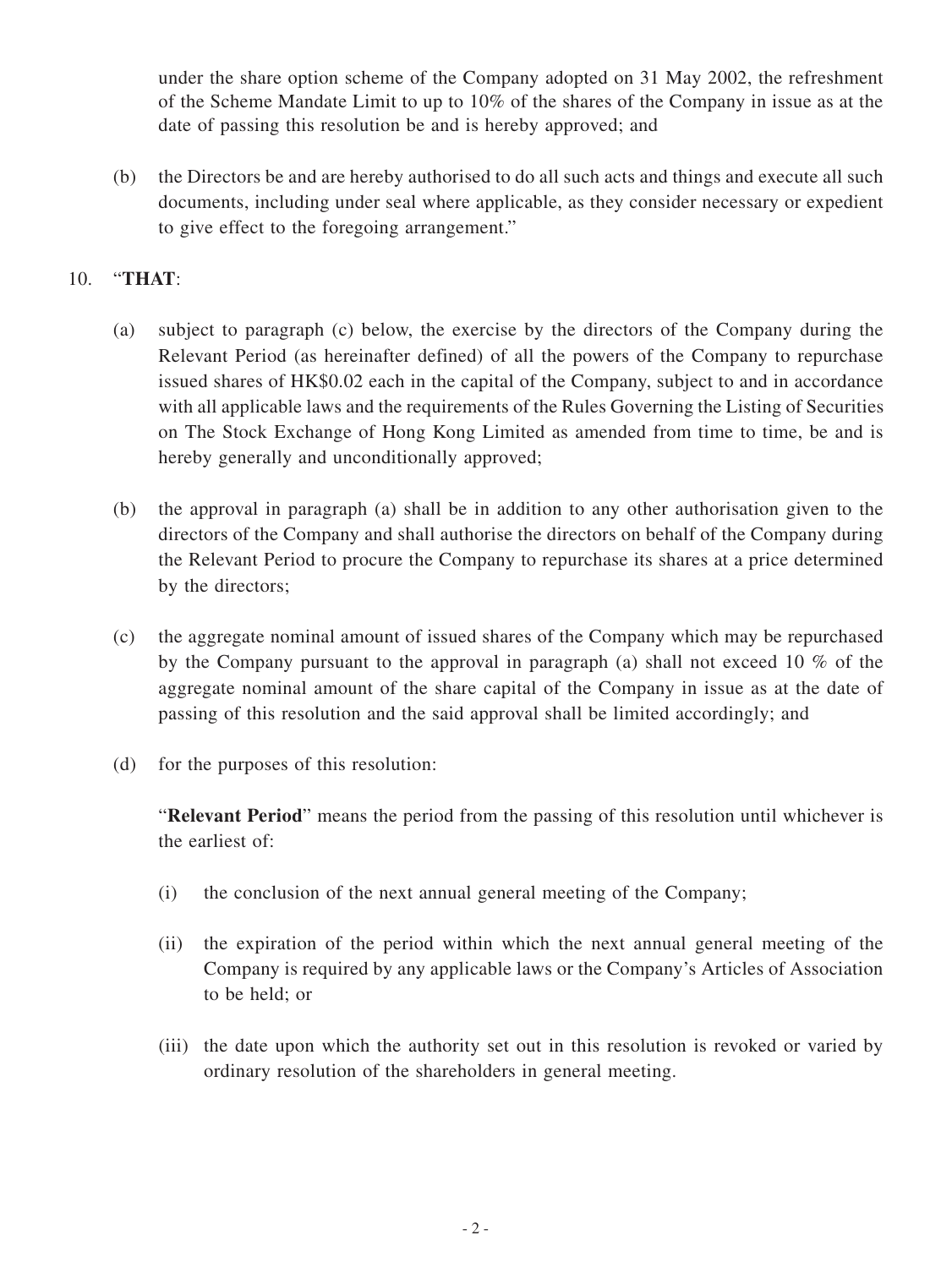# 11. "**THAT**:

- (a) subject to paragraph (c) below, the exercise by the directors of the Company during the Relevant Period of all the powers of the Company to allot, issue and deal with additional shares in the capital of the Company and to make or grant offers, agreements, options and rights of exchange or conversion which would or might require the exercise of such powers be and is hereby generally and unconditionally approved;
- (b) the approval in paragraph (a) shall be in addition to any other authorisation given to the directors of the Company and shall authorise the directors of the Company during the Relevant Period to make or grant offers, agreements, options and rights of exchange or conversion which would or might require the exercise of such powers after the end of the Relevant Period;
- (c) the aggregate nominal amount of share capital allotted or agreed conditionally or unconditionally to be allotted (whether pursuant to an option or otherwise) and issued by the directors of the Company pursuant to the approval granted in paragraph (a) of this resolution, otherwise than pursuant to (i) a Rights Issue (as hereinafter defined); or (ii) the exercise of or the grant of any option under any share option scheme of the Company or similar arrangement for the time being adopted for the issue or grant to officers and/or employees of the Company and/or any of its subsidiaries of shares or options to subscribe for or rights to acquire shares of the Company; or (iii) any scrip dividend or similar arrangement providing for the allotment of shares in lieu of the whole or part of a dividend on shares of the Company in accordance with the Articles of Association of the Company from time to time, shall not exceed 20% of the aggregate nominal amount of the issued share capital of the Company as at the date of passing of this resolution and the said approval shall be limited accordingly; and
- (d) for the purposes of this resolution:

"**Relevant Period**" shall have the same meaning as that ascribed to it under resolution no. 10 as set out in the notice convening the meeting of which this resolution forms part; and

"**Rights Issue**" means an offer of shares open for a period fixed by the directors of the Company to holders of shares on the register on a fixed record date in proportion to their then holdings of such shares (subject to such exclusions or other arrangements as the directors of the Company may deem necessary or expedient in relation to fractional entitlements, or having regard to any restrictions or obligations under the laws of any relevant jurisdiction, or the requirements of any recognised regulatory body or any stock exchange, in any territory outside Hong Kong)."